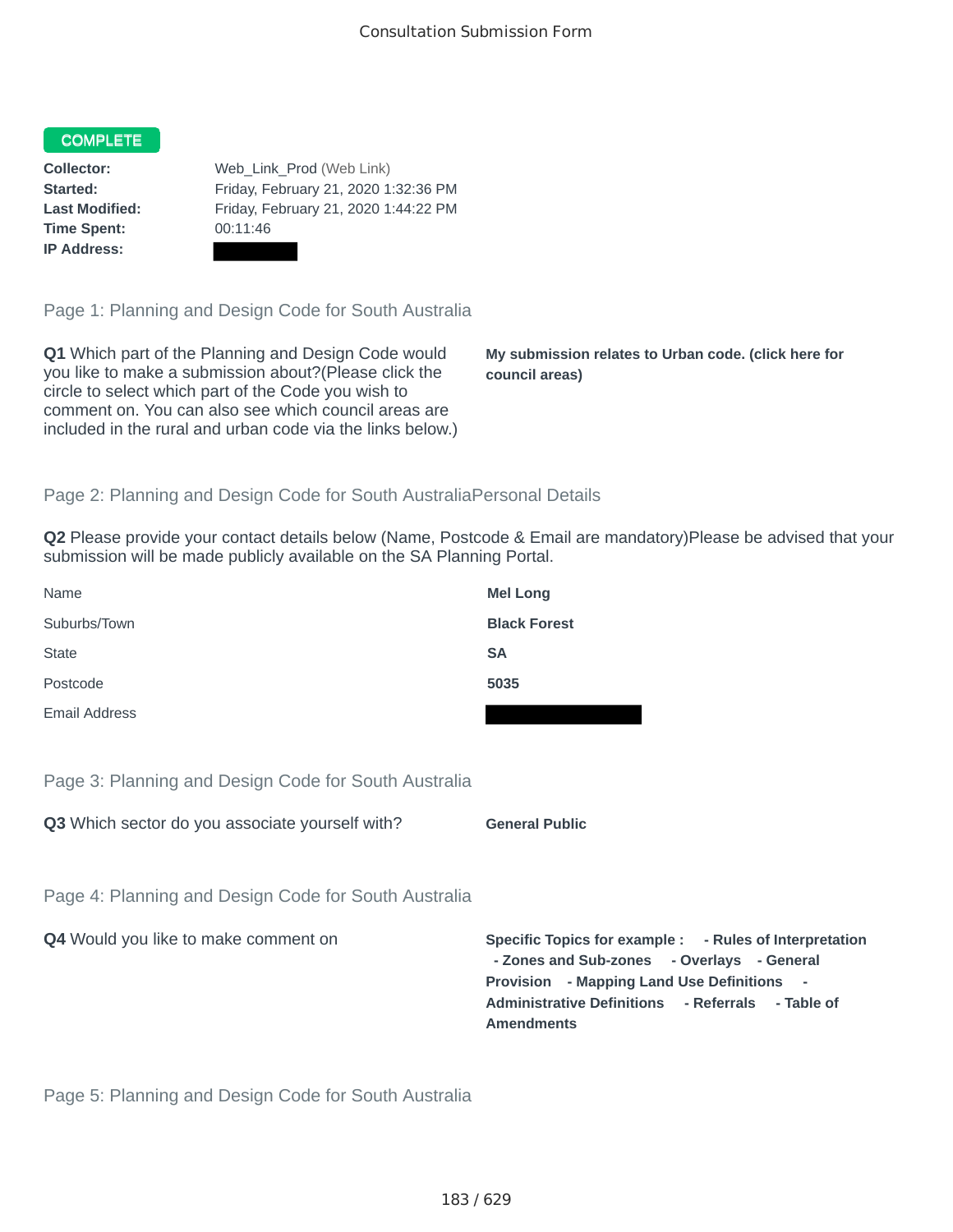| <b>Q5</b> Enter your feedback for Rules of Interpretation                                        | Respondent skipped this question        |
|--------------------------------------------------------------------------------------------------|-----------------------------------------|
| <b>Q6</b> Enter your feedback for Referrals                                                      | Respondent skipped this question        |
| <b>Q7</b> Enter your feedback for Mapping                                                        | Respondent skipped this question        |
| <b>Q8</b> Enter your feedback for Table of Amendments                                            | Respondent skipped this question        |
| Page 6: Planning and Design Code for South Australia                                             |                                         |
| Q9 Please enter your feedback for overlaysclick next at<br>the bottom of the page for next topic | <b>Respondent skipped this question</b> |

Page 7: Planning and Design Code for South Australia

**Q10** Please enter your feedback for zones and subzonesclick next at the bottom of the page for next topic

General Neighbourhood Zone **The current RB350 zone should be transitined into the Suburban Neighbourhood Zone that will enable block sizes to remain unchanged. Black Forest (and part of Clarence Park) are due to be changed to 300m blocks reduced fro 350m. The area already has a mix of medium density. Black Forest Primary School has its highest enrolment (for a number of years) for reception students at 75. The zone consists of a very small area of which these suburbs are included. The area is full of young families who choose to live in this area due to the size of the blocks and character homes. The demand in this area is for larger size blocks with family homes and its seems utterly ridiculous this area is surrounded by suburbs maintaining 350m sized blocks and this area is not. If we had known this when we bought our house less than 18 months ago we would have stayed where we were or bought elsewhere. Setbacks should not be reduced, its lovely not to hear the goings of my neighbours and their visitors with minimal offstreet parking required.**

Page 8: Planning and Design Code for South Australia

**Q11** Please enter your feedback for general policyclick next at the bottom of the page for next topic

**Respondent skipped this question**

Page 9: Planning and Design Code for South Australia